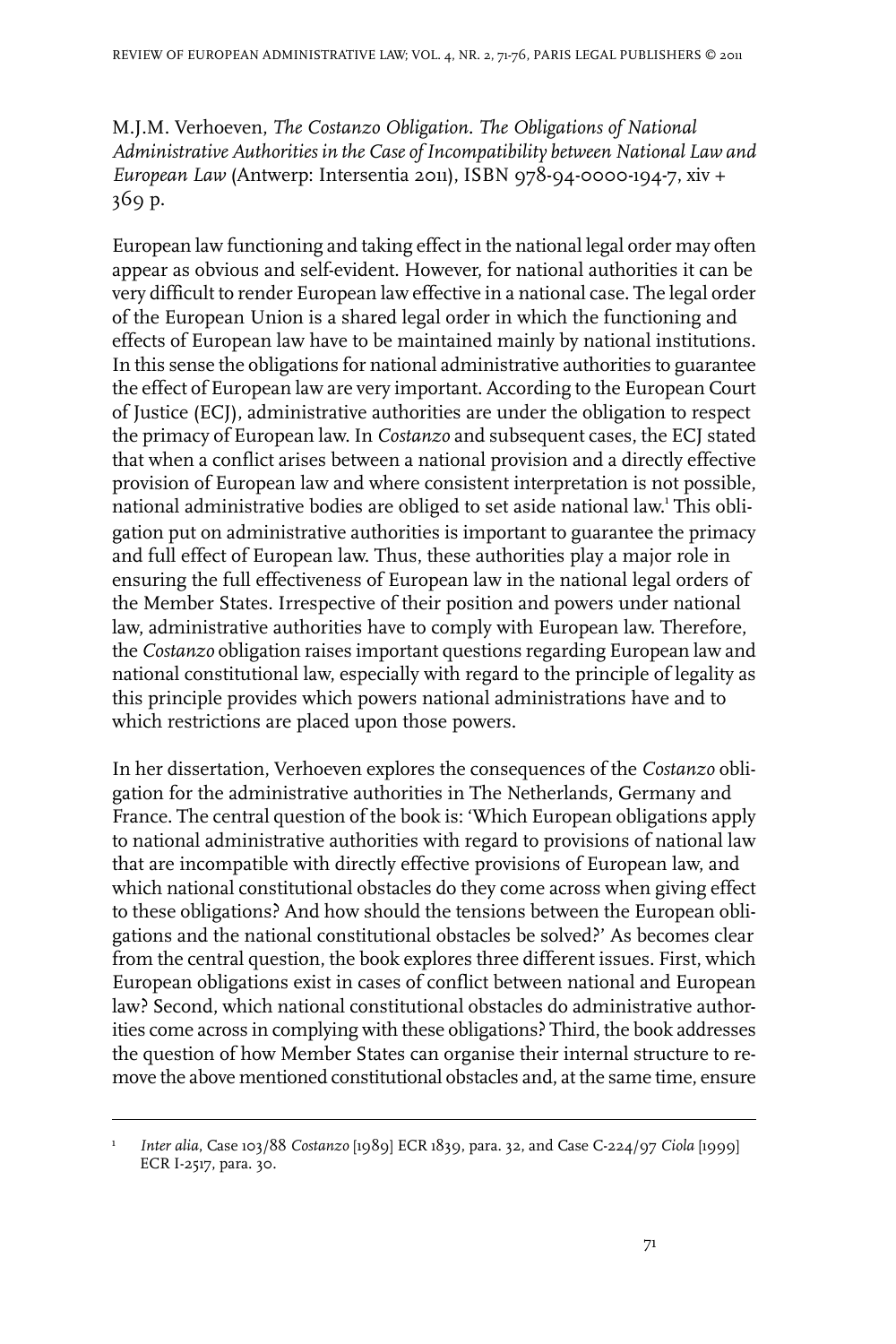they meet their obligations under European law. In short, the book is a thorough and critical analysis of the *Costanzo* obligation. The first two chapters, which explore the European obligations in the case of conflict between European and national law, depart from a European perspective. Chapters 4-7 focus on the different national perspectives from the point of view of The Netherlands, Germany and France.

Chapter 2 outlines the general principles and concepts of European law and their effect of European law in the different national legal orders to create a background for the book. With regard to the principle of direct effect, the author opts for a broad definition. In this definition, the key element is justiciablity (p. 21). The implication is that when a provision *can* be applied by national courts (and administrative authorities) they are *obliged* to do so.The chapter also explores how European law takes effect in the legal orders of the three discussed Member States. With regard to the effects of European law, Verhoeven shows that, although the primacy of European law is accepted in all three Member States, only The Netherlands seems to accept the primacy of European law over national constitutional law. The tension between the Court of Justice and the constitutional courts of Germany and France with regard to the question of primacy is analysed thoroughly. She points out there is one distinction between Germany and France on the one hand and a different one with The Netherlands on the other. Both the German and the French Constitutional Court argue that the effects of primacy of European law follow from national sources of law; whereas The Netherlands accepts that primacy follows from European law.

Chapter 3 focuses on the case law of the European Court of Justice on the existing obligations for national administrative bodies in the case of a national and European norms conflict. A distinction is made between direct and indirect collisions, although this distinction between the two types of collision is sometimes vague, it is very helpful in organising the case law. Due to the fact that Verhoeven uses a broad definition of the principle of direct effect, which does not require a European provision to have direct consequences for a particular individual interest, the consequences of the Costanzo obligation can be considered *in extenso.* This chapter also pays attention to the circumstances under which national administrative authorities have to comply with European law. Verhoeven makes clear, time after time that the European Court of Justice imposes the same obligations on national administrative bodies as on national courts in case of a conflict between national and European rules. The consequences of principles such as direct effect, primacy and consistent interpretation were first established for national courts, but apply analogously to national administrative bodies. Verhoeven argues that this comparison of administrative bodies with courts is rather weak because the European Court of Justice also established differences between these institutions. In this regard, Verhoeven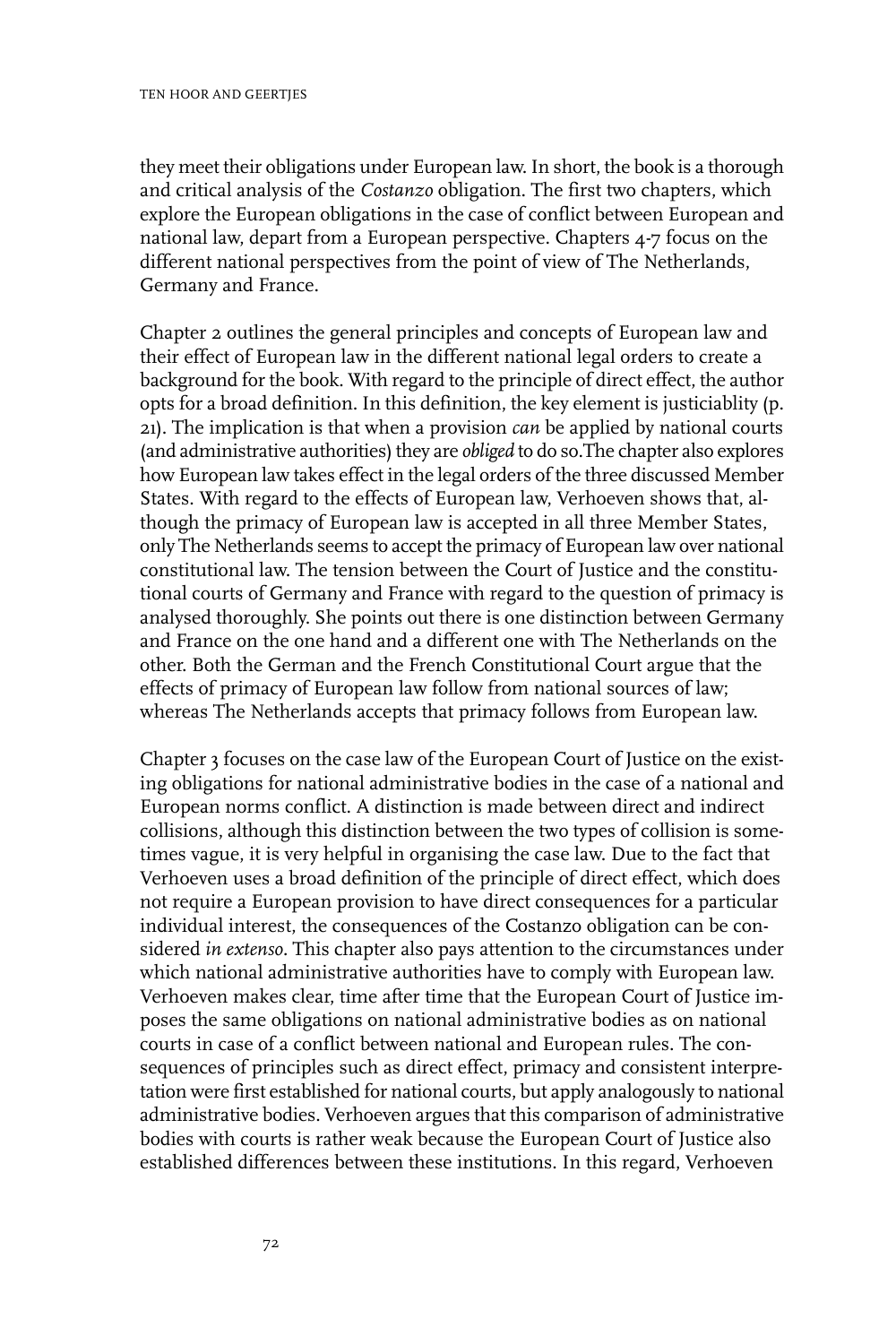suggests that administrative bodies lack both a preliminary procedure and the power to examine the validity of secondary European law.

Chapter 4 discusses the principle of legality and the place and importance of this principle in the three different Member States. Although the content of the principle of legality is not the same in the different Member States, Verhoeven builds on the two perspectives of the principle of legality distinguished in German doctrine: the precedence of statutory law and the requirement of a statutory basis. The role of these two interpretations of the principle of legality in The Netherlands, Germany and France are discussed. The different elements of the legality principle with regard to the *Costanzo* obligation are discussed in chapters 5 and 6 respectively.

Chapter 5 explores the consequences of the *Costanzo* obligation with respect to the principle of the precedence of statutory law. The author stresses that this important principle, which establishes the priority of acts adopted by Parliament, does not mean administrative authorities automatically have the power to examine whether provisions of law are in line with higher ranking sources of law. In this chapter, she sets out what administrative authorities in the Member States under discussion have to do in three specific situations in which norms conflict with higher-ranking norms. First, the question of what administrative bodies have to do in cases of incompatibility between secondary legislation with higher ranking laws is posed. Thereafter, Verhoeven outlines the powers and obligations of administrative authorities in case of conflicts between provisions of statutory law and the national Constitution. Third, what powers the administrative authorities have to set aside statutory law that is incompatible with European law is examined. Most attention is given to the latter question. The author makes clear that the *Costanzo* obligation is readily accepted in all three Member States. However, she argues that because national administrative authorities have to decide on a case-by-case basis whether national statutory law is compatible with European law, *Costanzo* can lead to threats to the principle of legal certainty and equality before the law and also places a big burden on administrative authorities. This is because the administrative authorities have to set aside national statutory law in case of incompatibility with European law thereby leading to uncertainty. In this chapter, Verhoeven points out that the requirement of a statutory basis causes problems when the statute on which the competence of the administrative body is based, is contrary to European law. This violation of EU law has to be resolved by setting aside national law. Thus, there is no rule on which the competence of an administrative body can be based. The author also comes up with solutions for this problem, however, she could have given more attention to the possible solution of conform interpretation. When administrative bodies have to interpret national law in line with European law, the chance of clashes between national and European law are reduced. As a consequence, conform interpretation can deal with cases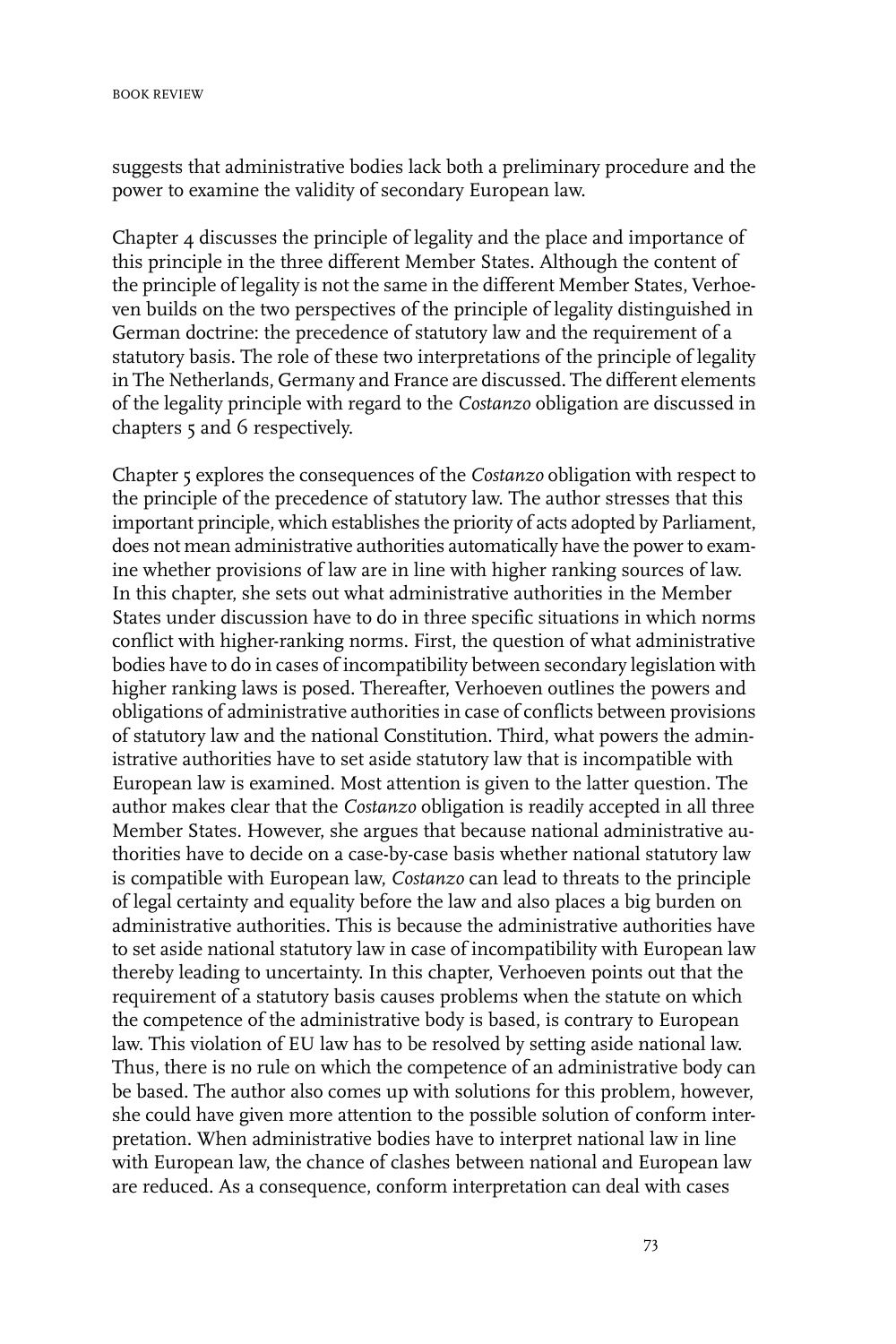where administrative bodies lack a statutory basis to act. The fact that extensive national case law on the *Costanzo* obligation does not exist, seems to indicate that administrative authorities are reluctant to set aside statutory provisions. According to the author, the tension caused by *Costanzo* is mainly due to the fact the European Court of Justice bases the obligation on a comparison with the obligation for national courts to set aside rules which are incompatible with European law. As mentioned above, she maintains this comparison falls short because administrative authorities do not have the same power, they lack for instance a preliminary procedure, nor do they have the same position in the *trias politica*. Because administrative authorities are obliged to ascertain the compatibility of legislation with European law, the *Costanzo* obligation also leads to tension with the separation of powers. In The Netherlands, Germany and France, administrative authorities lack the power to set aside statutory law which is deemed incompatible with the Constitution, therefore, the *Costanzo* obligation extends their powers and changes their position (p. 214). The author also discusses the issue of administrative bodies being unable to request a preliminary ruling. According to her, a preliminary procedure for administrative bodies is not desirable because of the separation of powers. This is certainly true, however, it is possible to begin a preliminary procedure for administrative bodies where they pose questions to the highest administrative body of the European Union, the Commission. Although the Commission is notresponsible for the explanation of European law, the European Court of Justice is, the Commission can provide guidelines on the interpretation of European Law and does so in a number of other cases where it delivers interpretative notices. This could also enhance the uniform interpretation of European law by administrative bodies.

Chapter 6 discusses to what extent a provision of European law can substitute the required statutory basis when this basis is lost because of non-application of national law. The requirement of a statutory basis is most important in The Netherlands and Germany but is also present in France. Inspired by French doctrine, Verhoeven distinguishes two parts in the requirement of a statutory basis: competence and the legal basis. With regard to the first element of a statutory basis, the principle of national institutional autonomy implies that European law does not decide which national administrative authority is competent. Verhoeven argues this means that even in exceptional cases where European law decides which administrative authority is competent, a national basis is still required. Once it is clear which authority is competent, the question remains whether a provision of European law can produce a statutory legal basis for administrative action. Verhoeven answers this question differently for the varying instruments of European law. According to her, the answer to that question depends on the nature of the legislative instrument. She considers regulations, by their very nature directly applicable, suitable to produce all legal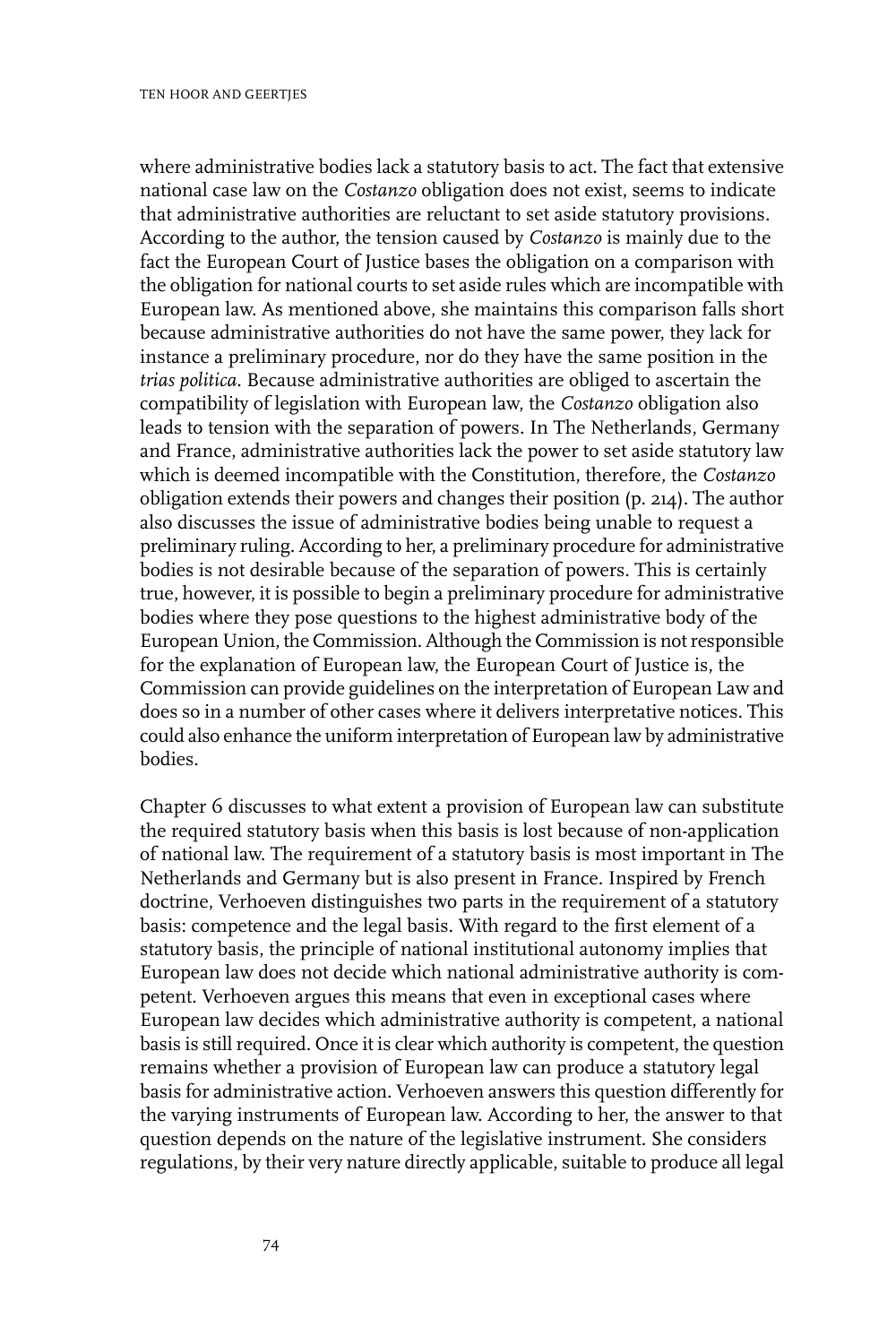bases for action. She is less clear about the question whether treaties, decisions and directives can serve as a legal basis for administrative action.

Chapter 7 focuses on the paradox of the *Costanzo* obligation, being addressed to the administrative authorities but the state being responsible for compliance. The question in this chapter is: can supervision by the central government solve this paradox? First, it is stressed that often supervision by the central government means supervision by the prime violator of European law.In cases of incompatibility between European law and national law it is mainly the central government that is at fault as it did not bring legislation in line with European law. The chapter deals with the distribution of powers in the different legal orders and discusses the possibilities that exist for supervision by the central government. Also the methods of supervision, by different central governments, of administrative authorities are outlined, these include federalism, decentralisation and independent administrative authorities. She notes that several methods of supervision exist within the three investigated systems with regard to federal, municipal and independent administrative authorities and argues that so far the gap, between the *Costanzo* obligation for administrative authorities and state responsibility for compliance has been bridged. She shows that more supervisory instruments are introduced to oversee the application of European law by administrative authorities. In practice those instruments are seldom used however, Verhoeven argues the supervisory instruments are still useful because their deterrent effect may prevent administrative bodies violating European law.

In her conclusion Verhoeven argues for mitigation of the *Costanzo* obligation. It appears that *Costanzo* is rarely applied in practice and compliance with the obligation is very difficult for administrative authorities. Therefore, Verhoeven argues for an adaptation of this obligation to suit reality. She advocates a system in which the *Cilfit*-criteria apply in an analogous manner to the *Costanzo* obligation. In this system there is only an obligation to set aside national law for administrative authorities in cases in where an *acte clair* or *acte éclairé* exists. Thus, only when a conflict of norms is obvious or this conflict is clear from a previously decided case do national administrative authorities have to set aside national law. According to Verhoeven, this system would soften the tensions between the *Costanzo* obligation and the *trias politica*.

This book provides a clear insight into the *Costanzo* obligation, something that has not been explored very often and certainly not to the level of detail that this book does. The focus on administrative bodies is very refreshing as normally the focus in this kind of research is on the courts. Also, it is certainly valuable that the book not only discusses the European perspective, but also compares the perspectives of three different Member States. Using this combined approach, the author succeeds in creating a complete picture of what the *Costanzo* obligation is and what the difficulties with this obligation are. It appears that